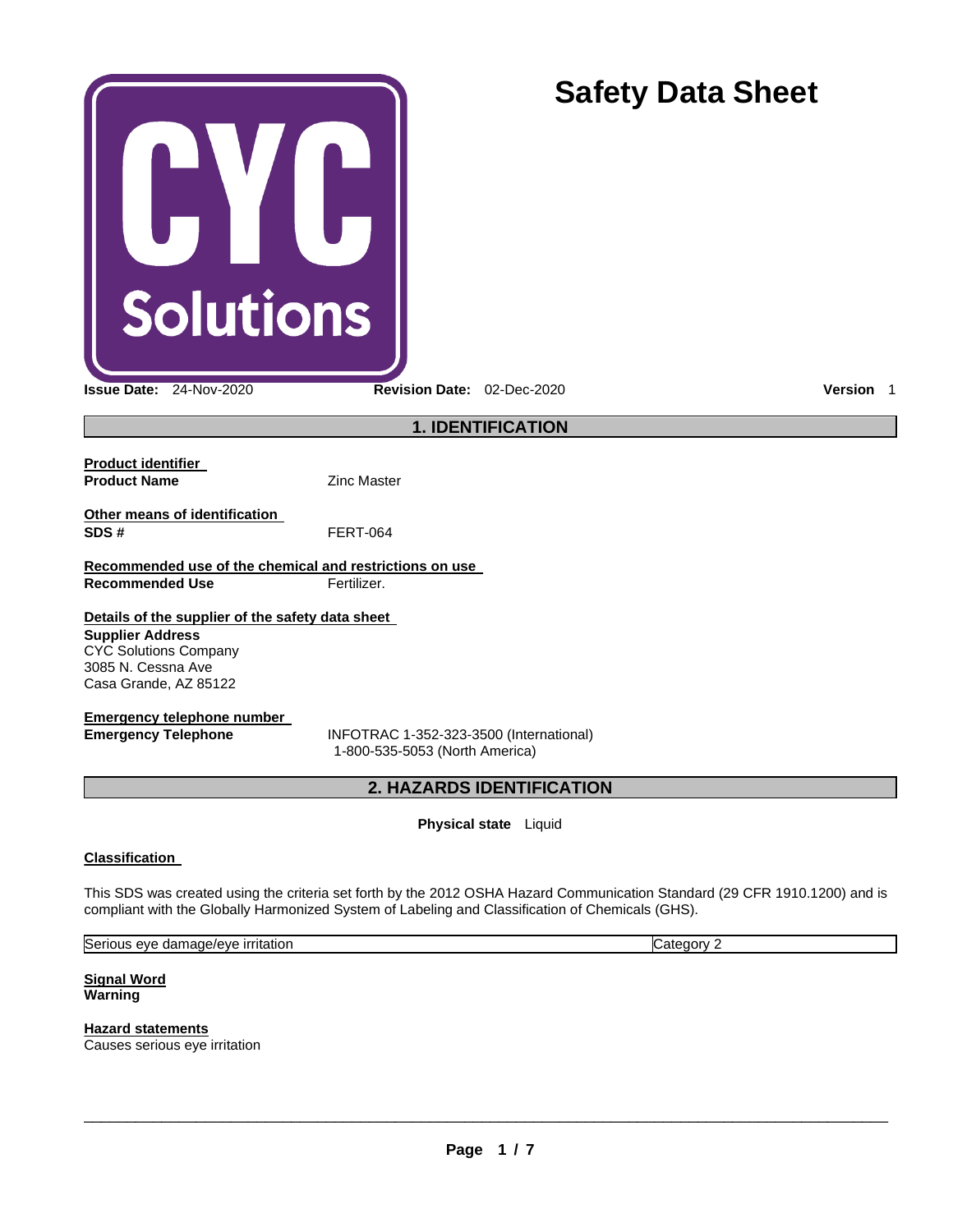

# **Precautionary Statements - Prevention**

Wash face, hands and any exposed skin thoroughly after handling Wear protective gloves/protective clothing/eye protection/face protection

#### **Precautionary Statements - Response**

IF IN EYES: Rinse cautiously with water for several minutes. Remove contact lenses, if present and easy to do. Continue rinsing If eye irritation persists: Get medical advice/attention

#### **Other hazards**

Toxic to aquatic life with long lasting effects

# **3. COMPOSITION/INFORMATION ON INGREDIENTS**

**Chemical Nature** Please see products label for more info.

| <b>Chemical name</b>                            | CAS No      | Weight-%    |
|-------------------------------------------------|-------------|-------------|
| I from Zinc sulfate complexed with<br>Derived f | Proprietary | Proprietarv |
| lignosulfonate                                  |             |             |

\*\*If Chemical Name/CAS No is "proprietary" and/or Weight-% is listed as a range, the specific chemical identity and/or percentage of composition has been withheld as a trade secret.\*\*

# **4. FIRST AID MEASURES**

### **Description of first aid measures**

| <b>Eye Contact</b>                                          | Immediately flush with plenty of water. After initial flushing, remove any contact lenses and<br>continue flushing for at least 15 minutes. If eye irritation persists: Get medical<br>advice/attention. |
|-------------------------------------------------------------|----------------------------------------------------------------------------------------------------------------------------------------------------------------------------------------------------------|
| <b>Skin Contact</b>                                         | Wash off immediately with soap and plenty of water while removing all contaminated<br>clothes and shoes. If skin irritation persists, call a physician.                                                  |
| Inhalation                                                  | Remove exposed individual(s) to fresh air for 20 minutes. Consult a physician/poison center<br>if individual's condition declines or if symptoms persist.                                                |
| Ingestion                                                   | Rinse mouth. Do NOT induce vomiting. Drink 1 or 2 glasses of water. Never give anything<br>by mouth to an unconscious person. Call a poison center or doctor/physician if you feel<br>unwell.            |
| Most important symptoms and effects, both acute and delayed |                                                                                                                                                                                                          |

**Symptoms** Causes serious eye irritation. May be harmful if swallowed. Ingestion may cause severe burns to mouth, throat or stomach. May cause nausea, vomiting, stomach ache, and diarrhea.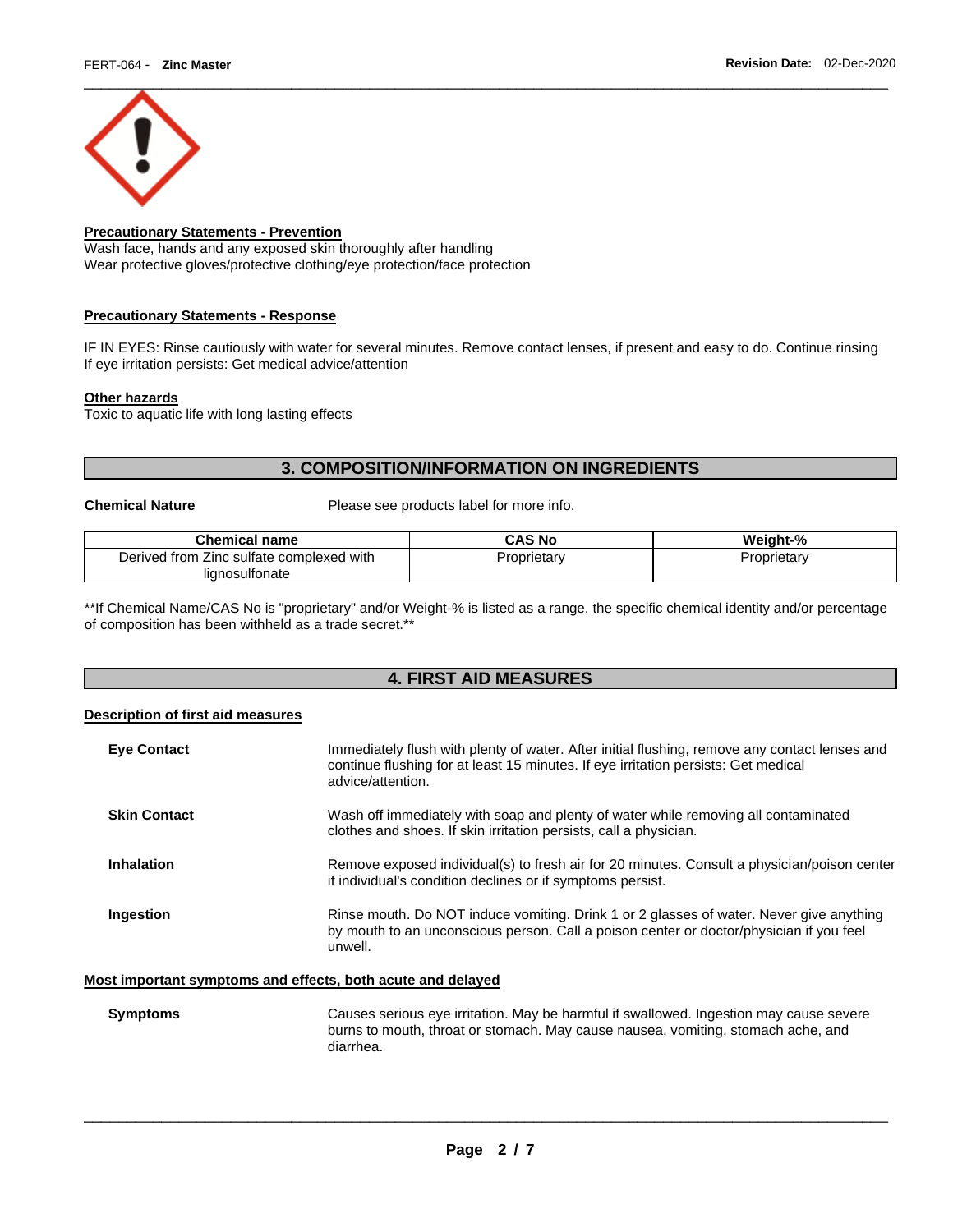#### **Indication of any immediate medical attention and special treatment needed**

**Notes to Physician Treat symptomatically.** 

# **5. FIRE-FIGHTING MEASURES**

\_\_\_\_\_\_\_\_\_\_\_\_\_\_\_\_\_\_\_\_\_\_\_\_\_\_\_\_\_\_\_\_\_\_\_\_\_\_\_\_\_\_\_\_\_\_\_\_\_\_\_\_\_\_\_\_\_\_\_\_\_\_\_\_\_\_\_\_\_\_\_\_\_\_\_\_\_\_\_\_\_\_\_\_\_\_\_\_\_\_\_\_\_

#### **Suitable Extinguishing Media**

Use extinguishing measures that are appropriate to local circumstances and the surrounding environment.

**Unsuitable Extinguishing Media** Not determined.

#### **Specific Hazards Arising from the Chemical**

Product is not flammable or combustible.

## **Protective equipment and precautions for firefighters**

As in any fire, wear self-contained breathing apparatus pressure-demand, MSHA/NIOSH (approved or equivalent) and full protective gear.

| Personal precautions, protective equipment and emergency procedures |                                                                                                                |  |
|---------------------------------------------------------------------|----------------------------------------------------------------------------------------------------------------|--|
| <b>Personal Precautions</b>                                         | Use personal protective equipment as required.                                                                 |  |
| <b>Environmental precautions</b>                                    |                                                                                                                |  |
| <b>Environmental precautions</b>                                    | See Section 12 for additional Ecological Information.                                                          |  |
| Methods and material for containment and cleaning up                |                                                                                                                |  |
| <b>Methods for Containment</b>                                      | Prevent further leakage or spillage if safe to do so. Soak up and contain spill with an<br>absorbent material. |  |
| <b>Methods for Clean-Up</b>                                         | Reclaim where possible. Sweep up and shovel into suitable containers for disposal.                             |  |
| <b>7. HANDLING AND STORAGE</b>                                      |                                                                                                                |  |

#### **Precautions for safe handling**

**Advice on Safe Handling** Handle in accordance with good industrial hygiene and safety practice. Wear appropriate personal protective equipment. Wash face, hands and any exposed skin thoroughly after handling. Avoid contact with skin, eyes or clothing. Use only with adequate ventilation. Do not breathe vapors or spray mist. Observe precautions found on the label. Apply only as specified on label. Use in accordance with product label instructions.

#### **Conditions for safe storage, including any incompatibilities**

| <b>Storage Conditions</b> | Keep containers tightly closed in a dry, cool and well-ventilated place. Store at |
|---------------------------|-----------------------------------------------------------------------------------|
|                           | temperatures above 32°F. Store locked up.                                         |
|                           |                                                                                   |

## **Incompatible Materials Strong oxidizing agents. Strong acids. Strong bases.**

## **8. EXPOSURE CONTROLS/PERSONAL PROTECTION**

**Exposure Guidelines** This product, as supplied, does not contain any hazardous materials with occupational exposure limits established by the region specific regulatory bodies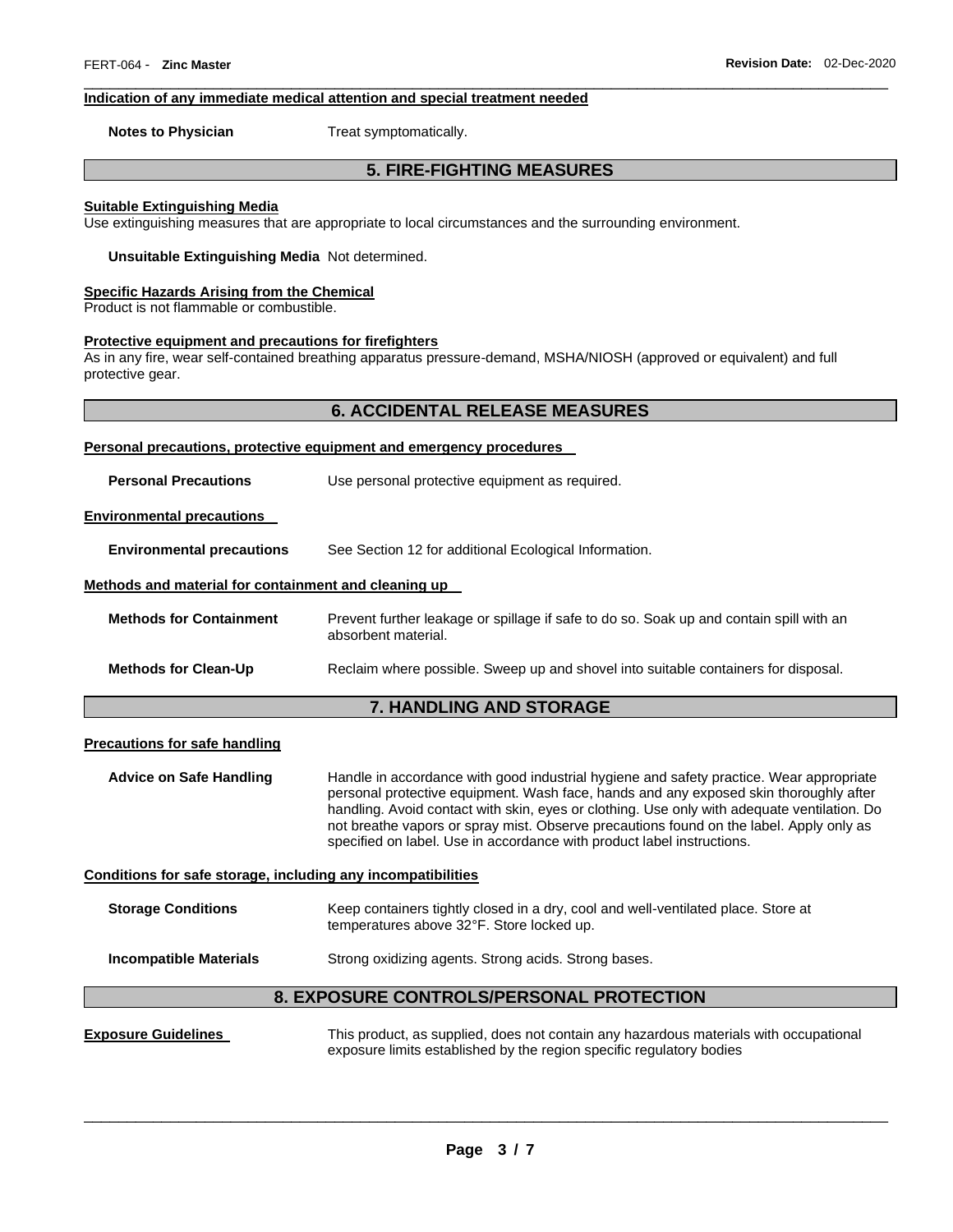# **Appropriate engineering controls**

| <b>Engineering Controls</b>     | Apply technical measures to comply with the occupational exposure limits. Maintain eye<br>wash fountain and quick-drench facilities in work area.                                                                                                                                                                              |
|---------------------------------|--------------------------------------------------------------------------------------------------------------------------------------------------------------------------------------------------------------------------------------------------------------------------------------------------------------------------------|
|                                 | <u>Individual protection measures, such as personal protective equipment</u>                                                                                                                                                                                                                                                   |
| <b>Eye/Face Protection</b>      | Wear eye/face protection. Refer to 29 CFR 1910.133 for eye and face protection<br>regulations.                                                                                                                                                                                                                                 |
| <b>Skin and Body Protection</b> | Wear protective gloves and protective clothing. Reference Wiley's "Quick Selection Guide"<br>to Chemical Protective Clothing". Refer to 29 CFR 1910.138 for appropriate skin and body<br>protection.                                                                                                                           |
| <b>Respiratory Protection</b>   | If necessary, wear a MSHA/NIOSH-approved respirator. Refer to 29 CFR 1910.134 for<br>respiratory protection requirements.                                                                                                                                                                                                      |
|                                 | General Hygiene Considerations Avoid contact with skin, eyes and clothing. After handling this product, wash hands before<br>eating, drinking, or smoking. If contact occurs, remove contaminated clothing. If needed,<br>take first aid action shown on section 4 of this SDS. Launder contaminated clothing before<br>reuse. |

\_\_\_\_\_\_\_\_\_\_\_\_\_\_\_\_\_\_\_\_\_\_\_\_\_\_\_\_\_\_\_\_\_\_\_\_\_\_\_\_\_\_\_\_\_\_\_\_\_\_\_\_\_\_\_\_\_\_\_\_\_\_\_\_\_\_\_\_\_\_\_\_\_\_\_\_\_\_\_\_\_\_\_\_\_\_\_\_\_\_\_\_\_

# **9. PHYSICAL AND CHEMICAL PROPERTIES**

## **Information on basic physical and chemical properties**

| <b>Physical state</b><br><b>Appearance</b><br>Color | Liquid<br>Not determined<br>Not determined |
|-----------------------------------------------------|--------------------------------------------|
| <b>Property</b>                                     | <b>Values</b>                              |
| рH                                                  | Not determined                             |
| Melting point / freezing point                      | Not determined                             |
| <b>Boiling point / boiling range</b>                | Not determined                             |
| <b>Flash point</b>                                  | Not determined                             |
| <b>Evaporation Rate</b>                             | Not determined                             |
| <b>Flammability (Solid, Gas)</b>                    | Not determined                             |
| <b>Flammability Limit in Air</b>                    |                                            |
| <b>Upper flammability or explosive</b>              | Not determined                             |
| limits                                              |                                            |
| Lower flammability or explosive                     | Not determined                             |
| limits                                              |                                            |
| <b>Vapor Pressure</b>                               | Not determined                             |
| <b>Vapor Density</b>                                | Not determined                             |
| <b>Relative Density</b>                             | Not determined                             |
| <b>Water Solubility</b>                             | Soluble in water                           |
| Solubility in other solvents                        | Not determined                             |
| <b>Partition Coefficient</b>                        | Not determined                             |
| <b>Autoignition temperature</b>                     | Not determined                             |
| <b>Decomposition temperature</b>                    | Not determined                             |
| <b>Kinematic viscosity</b>                          | Not determined                             |
| <b>Dynamic Viscosity</b>                            | Not determined                             |
| <b>Explosive Properties</b>                         | Not determined                             |
| <b>Oxidizing Properties</b>                         | Not determined                             |
| <b>Other information</b>                            |                                            |
| <b>Liquid Density</b>                               | 10.28 lbs / gal @ 68°F                     |

**Apple Therefore End Codor<br>
<b>A** Post determined<br> **A** Not determined **Odor Threshold** 

Remarks • Method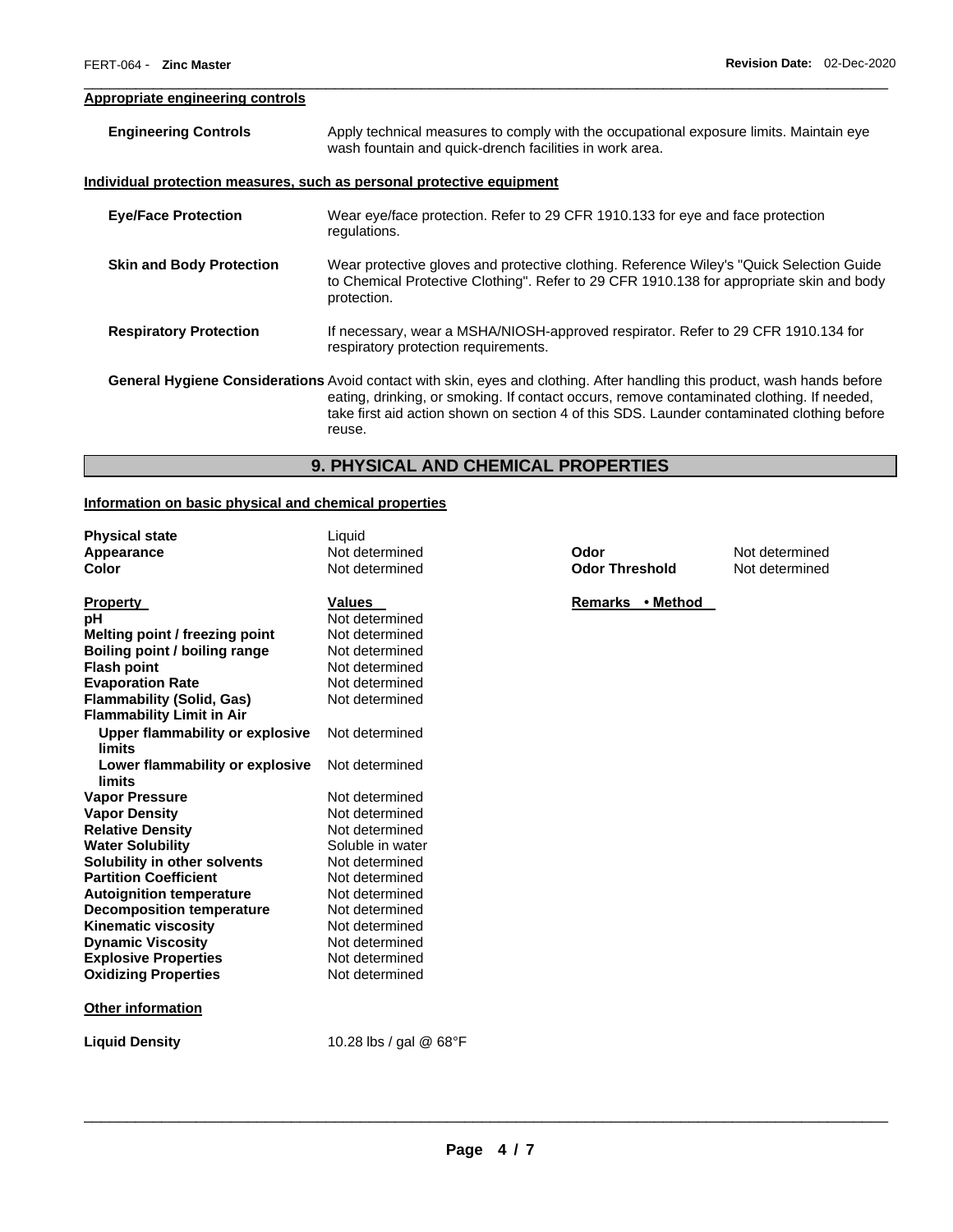# \_\_\_\_\_\_\_\_\_\_\_\_\_\_\_\_\_\_\_\_\_\_\_\_\_\_\_\_\_\_\_\_\_\_\_\_\_\_\_\_\_\_\_\_\_\_\_\_\_\_\_\_\_\_\_\_\_\_\_\_\_\_\_\_\_\_\_\_\_\_\_\_\_\_\_\_\_\_\_\_\_\_\_\_\_\_\_\_\_\_\_\_\_ **10. STABILITY AND REACTIVITY**

## **Reactivity**

Not reactive under normal conditions.

#### **Chemical stability**

Stable under recommended storage conditions.

#### **Possibility of hazardous reactions**

None under normal processing.

# **Conditions to Avoid**

Keep out of reach of children.

### **Incompatible materials**

Strong oxidizing agents. Strong acids. Strong bases.

## **Hazardous decomposition products**

None known based on information supplied.

# **11. TOXICOLOGICAL INFORMATION**

## **Information on likely routes of exposure**

| <b>Product Information</b>                                                                                          |                                                                                                                                              |  |
|---------------------------------------------------------------------------------------------------------------------|----------------------------------------------------------------------------------------------------------------------------------------------|--|
| <b>Eye Contact</b>                                                                                                  | Causes serious eye irritation.                                                                                                               |  |
| <b>Skin Contact</b>                                                                                                 | May cause temporary irritation on skin contact.                                                                                              |  |
| <b>Inhalation</b>                                                                                                   | May cause irritation to the mucous membranes and upper respiratory tract.                                                                    |  |
| Ingestion                                                                                                           | May be harmful if swallowed.                                                                                                                 |  |
| <b>Component Information</b><br>Not available                                                                       |                                                                                                                                              |  |
|                                                                                                                     | Symptoms related to the physical, chemical and toxicological characteristics                                                                 |  |
| <b>Symptoms</b>                                                                                                     | Please see section 4 of this SDS for symptoms.                                                                                               |  |
| Delayed and immediate effects as well as chronic effects from short and long-term exposure                          |                                                                                                                                              |  |
| Carcinogenicity                                                                                                     | Based on the information provided, this product does not contain any carcinogens or<br>potential carcinogens as listed by OSHA, IARC or NTP. |  |
| <b>Numerical measures of toxicity</b>                                                                               |                                                                                                                                              |  |
| The following values are calculated based on chapter 3.1 of the GHS document $\hskip1mm$ .<br>Oral LD50<br>2.077.90 |                                                                                                                                              |  |
| <b>12. ECOLOGICAL INFORMATION</b>                                                                                   |                                                                                                                                              |  |
|                                                                                                                     |                                                                                                                                              |  |

## **Ecotoxicity**

Toxic to aquatic life with long lasting effects.

## **Component Information**

Not available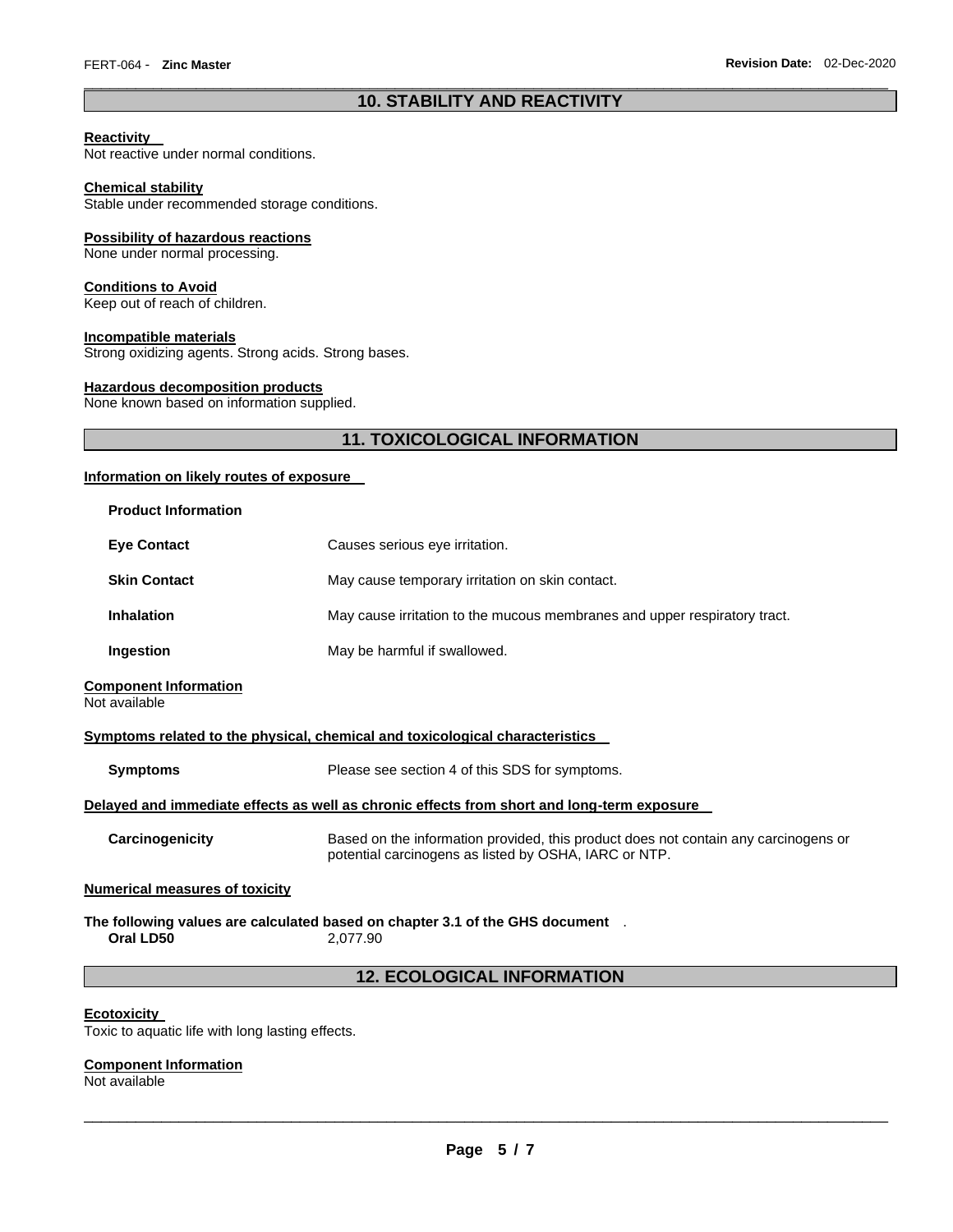## **Persistence/Degradability**

Not determined.

#### **Bioaccumulation**

There is no data for this product.

## **Mobility**

Not determined

## **Other Adverse Effects**

Not determined

## **13. DISPOSAL CONSIDERATIONS**

\_\_\_\_\_\_\_\_\_\_\_\_\_\_\_\_\_\_\_\_\_\_\_\_\_\_\_\_\_\_\_\_\_\_\_\_\_\_\_\_\_\_\_\_\_\_\_\_\_\_\_\_\_\_\_\_\_\_\_\_\_\_\_\_\_\_\_\_\_\_\_\_\_\_\_\_\_\_\_\_\_\_\_\_\_\_\_\_\_\_\_\_\_

#### **Waste Treatment Methods**

| <b>Disposal of Wastes</b>     | Disposal should be in accordance with applicable regional, national and local laws and<br>regulations. |
|-------------------------------|--------------------------------------------------------------------------------------------------------|
| <b>Contaminated Packaging</b> | Disposal should be in accordance with applicable regional, national and local laws and<br>regulations. |

## **California Hazardous Waste Status**

| <b>Chemical name</b>                                    | California Hazardous Waste Status |
|---------------------------------------------------------|-----------------------------------|
| Derived from Zinc sulfate complexed with lignosulfonate | Toxic                             |

# **14. TRANSPORT INFORMATION**

| <b>Note</b> | Please see current shipping paper for most up to date shipping information, including<br>exemptions and special circumstances. |
|-------------|--------------------------------------------------------------------------------------------------------------------------------|
| <u>DOT</u>  | Not regulated                                                                                                                  |
| <b>IATA</b> | Not regulated                                                                                                                  |
| <b>IMDG</b> | Not regulated                                                                                                                  |

# **15. REGULATORY INFORMATION**

# **International Inventories**

| Chemical name                                                 | <b>TSCA TSCA Inventory DSL/NDSL EINECS/ELI</b><br><b>Status</b> | <b>NCS</b> | <b>ENCS</b> | <b>IECSC</b> | <b>KECL</b> | <b>PICCS</b> | <b>AICS</b> |
|---------------------------------------------------------------|-----------------------------------------------------------------|------------|-------------|--------------|-------------|--------------|-------------|
| Derived from Zinc sulfate<br>complexed with<br>lignosulfonate |                                                                 |            |             |              |             |              |             |

**Legend:** 

*TSCA - United States Toxic Substances Control Act Section 8(b) Inventory* 

*DSL/NDSL - Canadian Domestic Substances List/Non-Domestic Substances List* 

*EINECS/ELINCS - European Inventory of Existing Chemical Substances/European List of Notified Chemical Substances* 

*ENCS - Japan Existing and New Chemical Substances* 

*IECSC - China Inventory of Existing Chemical Substances* 

*KECL - Korean Existing and Evaluated Chemical Substances* 

*PICCS - Philippines Inventory of Chemicals and Chemical Substances* 

*AICS - Australian Inventory of Chemical Substances*